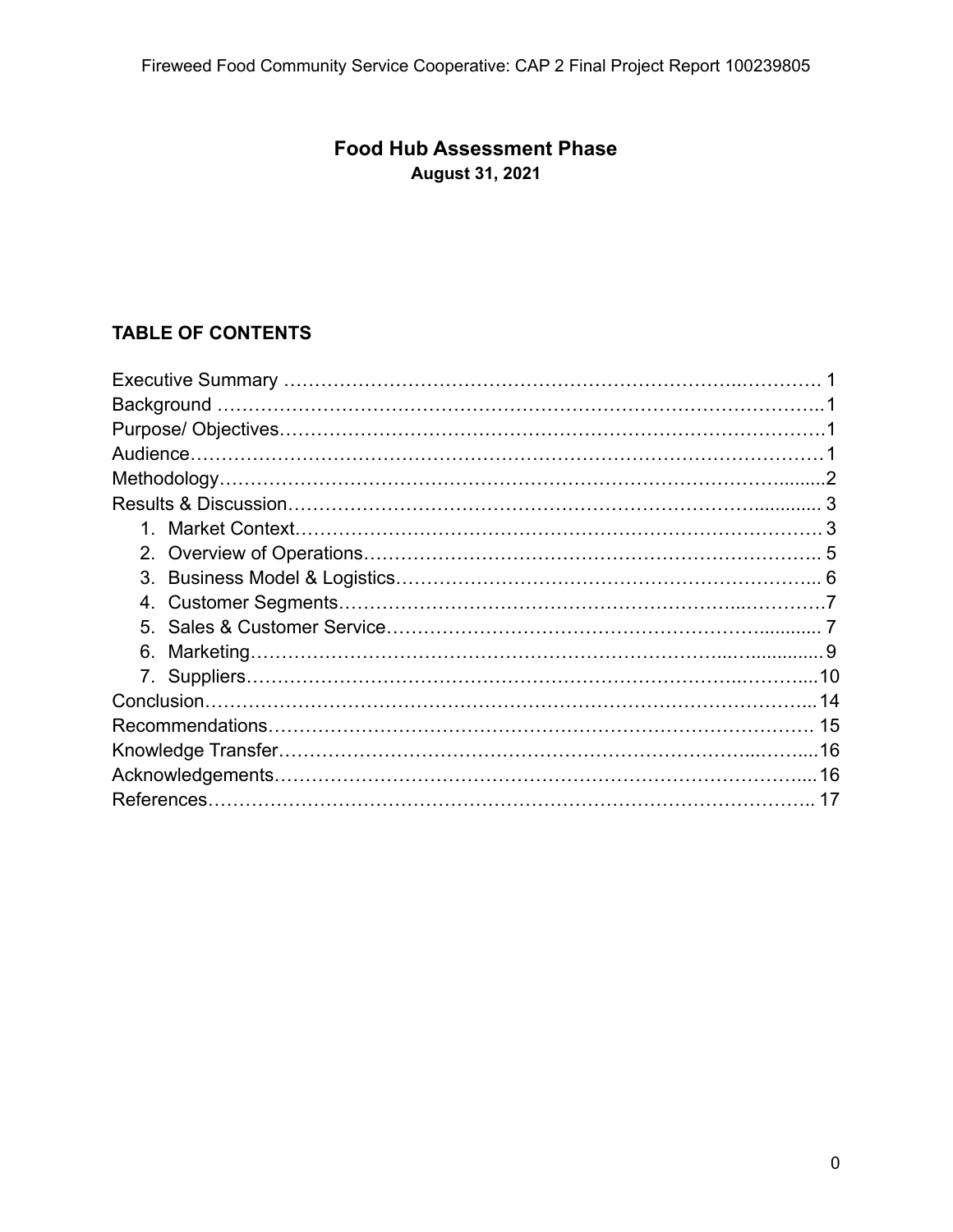### **EXECUTIVE SUMMARY:**

Thanks to the Canadian Agricultural Partnership (CAP), Fireweed Food Co-op (FFC) underwent a formal evaluation of their Food Hub project after its first year in operation. This assessment process included a wide range of data collection activities including conducting market-based research, consulting Food Hub stakeholders and other food hubs, along with additional informal, relational evaluation activities. As this report will reveal, although there are some significant hurdles to overcome, the Food Hub is well-positioned to have long-term success and significant impact on Manitoba's agricultural and food service sectors, as well as the economy as a whole. However, implementing the recommendations outlined in this report will be key to realizing this vision.

### **BACKGROUND:**

In 2020, Fireweed Food Co-op (formerly Farm Fresh Food Hub) received funding from the Canadian Agricultural Partnership (CAP) to launch a one year pilot-scale aggregation, distribution and sales centre for locally produced food in Winnipeg, also known as a Food Hub.

The goal of this project was and is to connect small-to-medium scale sustainable producers with wholesale buyers with the hopes of scaling up and strengthening Manitoba's agricultural and food service sectors, as well as the economy as a whole. However, after launching the project, it became evident that a formal assessment and evaluation of the Food Hub's impacts and activities was needed if the project was to succeed in the long-run.

In Fall 2020, FFC received additional CAP funding to conduct a comprehensive evaluation of Food Hub after its first year in operation. This report is a summary of these findings.

### **OBJECTIVES:**

Building off the learnings from the Food Hub's pilot year, the purpose of this evaluation is to identify successes, challenges, opportunities, and next steps forward for the Food Hub with the goal of ensuring successful and ongoing operations. With a focus on consultation, this evaluation project also hopes to enhance industry cohesion and collaboration to minimize the risks common for Food Hubs in their early years of operation and ensure industry-wide benefits.

### **AUDIENCE:**

The findings from this evaluation are primarily intended for staff, board, co-op members and other external advisors to consult when making decisions about the Food Hub. The recommendations will also be used to inform the Food Hub strategic planning efforts for the next few years. As a cooperative, FFC will ensure this report is shared with our co-op members to build a stronger understanding of how they can support and continue to participate in this project. Finally, this report will be shared with the organization's stakeholders and future stakeholders with the hopes of increasing support and clarity for all involved in the project.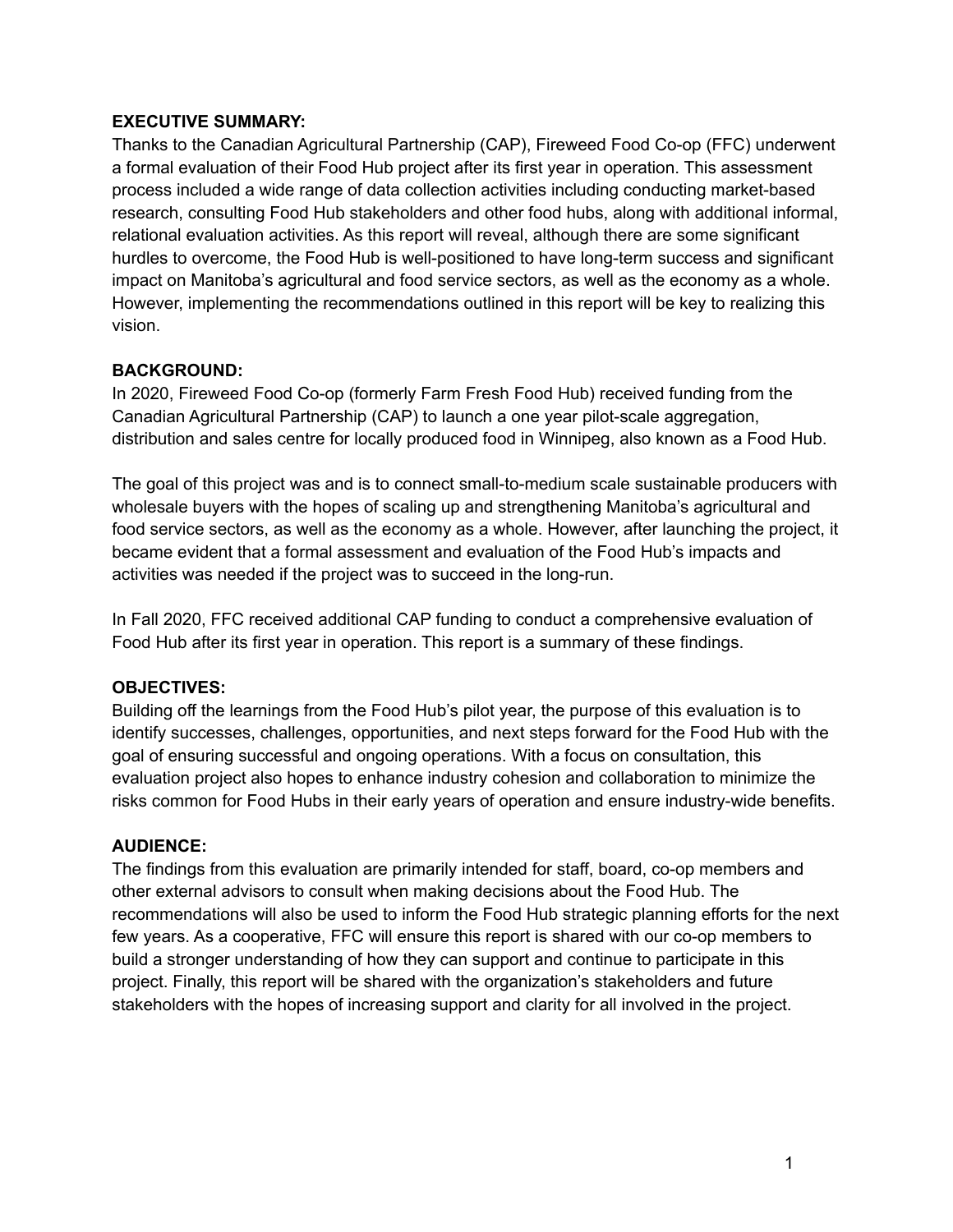### **METHODOLOGY:**

FFC conducted a process evaluation to describe and provide early stage feedback on the Food Hub's first year of operations, asking questions such as: Are the services, activities, and policies working as intended? What challenges have been encountered? What changes are required? This type of evaluation is appropriate because the Food Hub has not been operating long enough to be able to demonstrate clear outcomes and impacts of our efforts. Undergoing this type of assessment, however, prompted FFC to begin formalizing our evaluation metrics and implement more regular data collection activities to be able to undergo an evaluation of our intended impacts and outcomes in the future.

Our multi-faceted methodological approach entailed a wide range of data collection activities, including formal interviews, informal observations, and in-depth market analysis. These activities can be categorized into six primary areas:

- 1. **Initial Planning & Internal Assessment:** The Project Coordinator was tasked with undertaking this evaluation (\$20.14/hour plus MERCS, Oct 2020 - August 2021) with support from the Food Hub Coordinator and Board of Directors. FFC wrote up a Terms of Reference that outlined our plan of action for this evaluation; created an application process for our stakeholder advisory committee; kept a list of observations throughout the year and analysed them for this report; and consulted with other Fireweed Food Hub staff about their own insights from this past year.
- 2. **Market Research** We conducted market research (market trends, influences, regulatory climate, key customer segments, etc.) to get a better sense of the context the Food Hub is situated in; analyzed sales, customer and product data from our online ordering system, Local Food Marketplace; and refined our market research as new developments emerged.
- 3. **Consultation with Food Hub producers:** We held a producer engagement meeting (i.e. a focus group) following our first season to gather initial feedback and propose changes for the upcoming year; sent mid-season and end-of-season surveys to gauge their satisfaction with our services and solicit more feedback on our operations; visited and interviewed a handful of our producers on-farm to hear about their challenges and ways the Food Hub has or could be of service to them; spoke informally with producers when they dropped off their orders; and consulted with producers to organize an annual growers meeting, in response to their requests, which is set for November 2021.
- 4. **Consultation with other stakeholders:** We created the process for and formed the Lateral Root Network (LRN), a a stakeholder advisory committee for the Food Hub consisting of food producers, industry representatives and community leaders working in food security; met four times with the LRN throughout the year to consult with them on this project and plans for the Food Hub; and interviewed several customers to learn from their experiences purchasing from the Food Hub and how we could improve.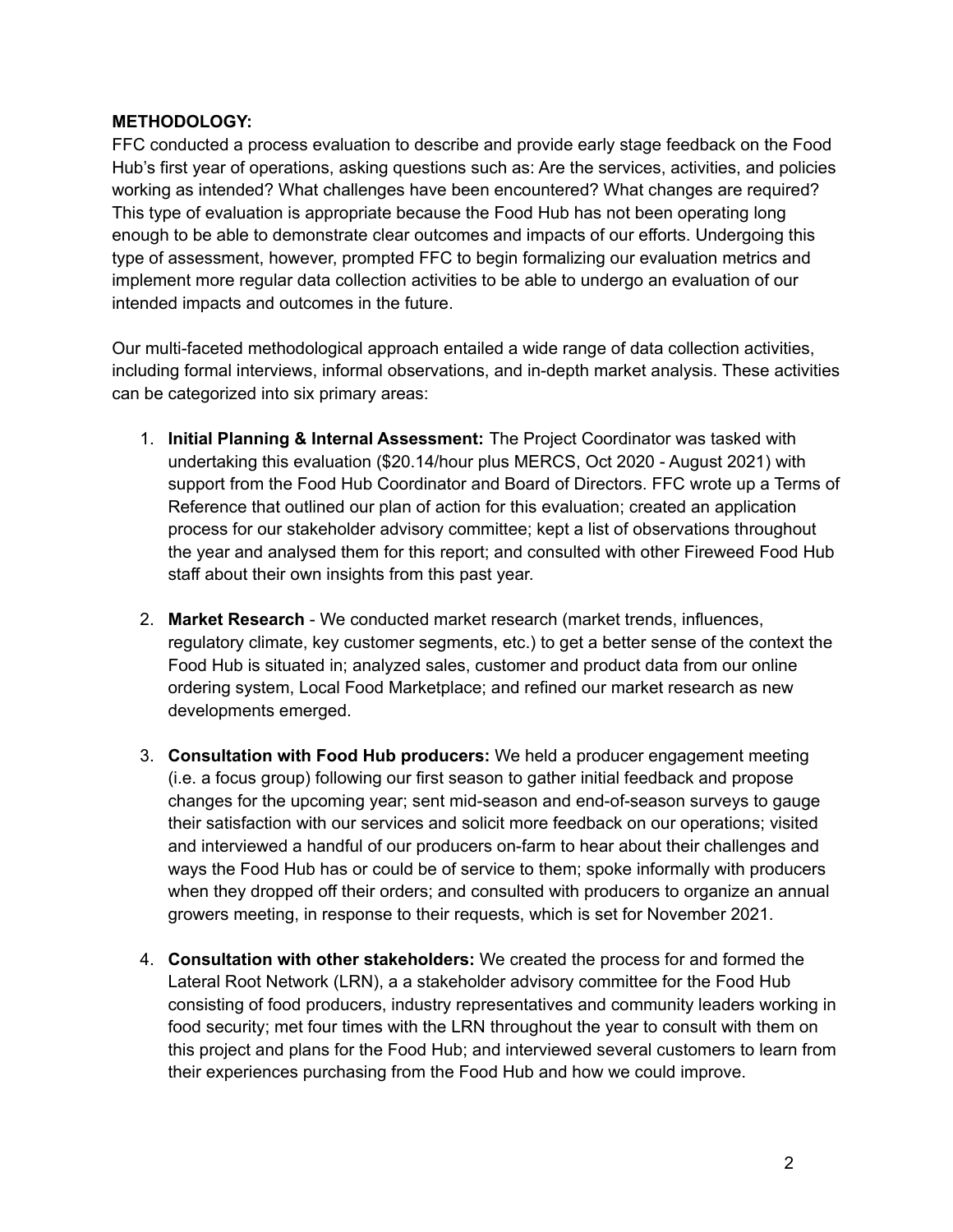- 5. **Consultation with other Food Hubs:** This past year, we consulted with an assortment of Food Hubs from across North America varying in size, business model, logistics, customer type, and producer criteria. These Food Hubs include: 100 KM Foods, the Common Market, Western Montana Growers Co-op (WMGC), and Red Tomato. Although our context and scale was considerably different, their breadth of experience and knowledge has been incredibly valuable and relevant to our stage of development.
- 6. **Dissemination of Findings:** We worked with a communications specialist to capture the interviews we conducted with our producers, customers and staff, and turn it into a video and photo series to share with the public; and in our continued efforts towards stronger equity and diversity in the agricultural sector, published two blogs written by Indigenous guest writers to share their personal experience with Manitoba's agricultural and food service sectors.

FFC also participated in additional research and evaluation activities outside the scope of this project that informed our assessment and are referenced in this report. These include our work with business consultants, Social Entrepreneurship Enclave (SEE) funded through the Investment Readiness Program (IRP) and our contribution to a University of Manitoba research project entitled, *The Feasibility and Opportunities of a Locally-sourced, Pay-what-you-can School Lunch Program in Winnipeg* funded by the Manitoba Research Alliance (forthcoming).

### **RESULTS & DISCUSSION:**

### **Market Context**

#### *Current Analysis*

As Manitoba's largest city with a population of approximately 825,000 (Macro Trends, 2021), Winnipeg is considered to be the centre of commerce and culture in the province, making it an obvious location for the Food Hub. Prior to the COVID-19 pandemic, the foodservice industry was expanding with more than 1,100 restaurants in Winnipeg alone, making it one of the highest number of restaurants per capita in North America (Canadian Association of Agri-Retailers, 2018). The demand for local food was also on the rise as the public became increasingly aware and concerned about where their food came from (Edge, 2013). More small sustainable farms were emerging and trying their best to respond to the increased demand, but logistical and infrastructure challenges often slowed and prevented their ability to get their product to market, including but not limited to the rural-urban divide (SARE, 2018). In short, the landscape appeared ripe and ready for a Food Hub to operate in.

The COVID-19 pandemic, however, halted some of this progress. The restaurant and foodservice industry has been among the hardest hit by the COVID-19 public health measures due to closures and reduced capacity. In fact, this past year restaurants in Manitoba lost over 70% of their business and accumulated a large amount of debt (Durrani, 2021). Even as these establishments have started to reopen, they tend to be more risk-averse, ordering smaller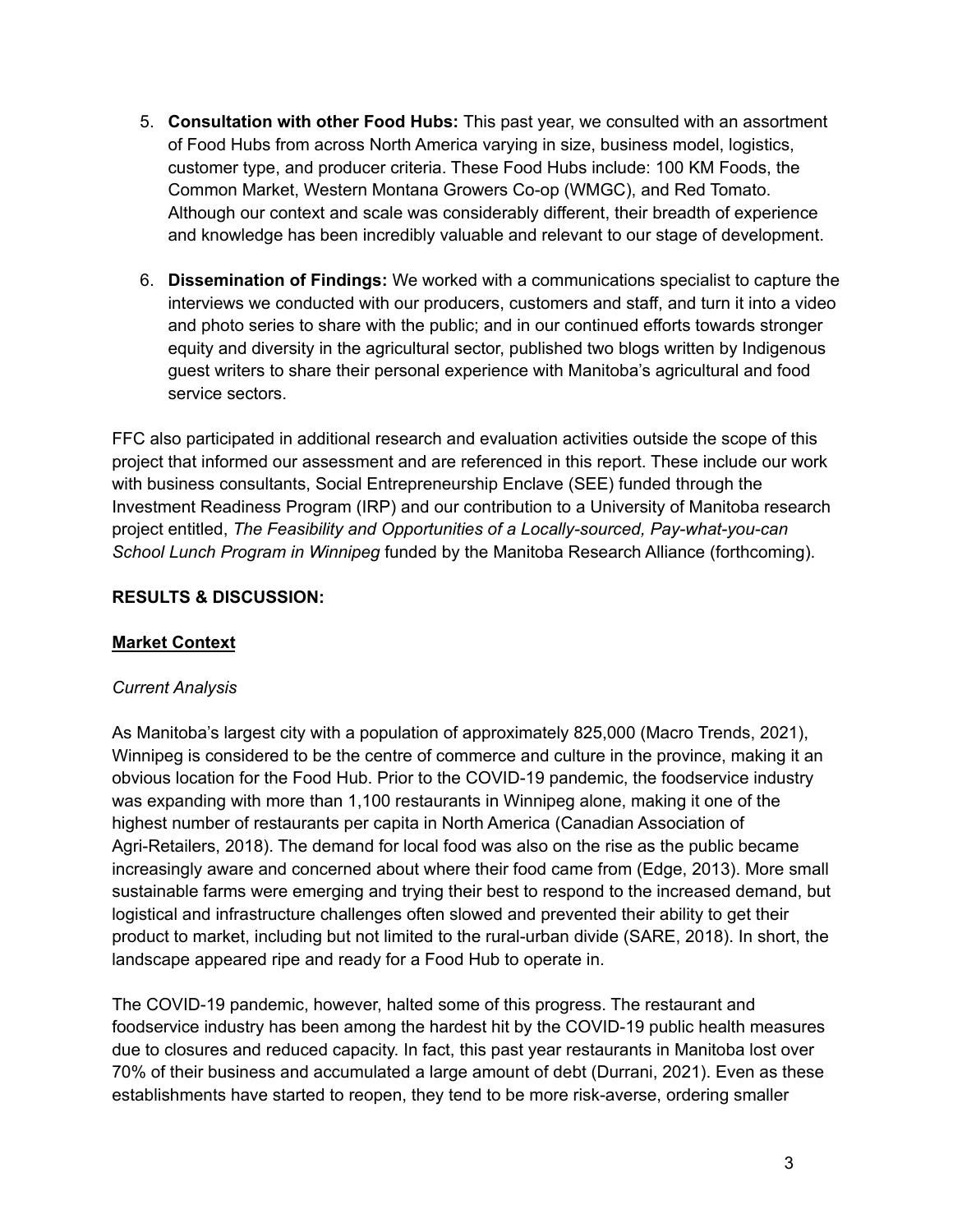quantities of product and less fresh product due to concerns over the food waste should they have to suddenly close dine-in service.

The drought this summer has also wreaked havoc on local producers as did the early frost and increased pest activity in parts of the province (Laychuk, 2021). However, based on conversations with our suppliers, it would seem that small regenerative farms, on average, were better prepared for the drought and able to maintain production as opposed to larger, more conventional operations, further highlighting the important role the Food Hub can play in the climate crisis (Hunter, 2020; Minter 2021).

As for the regulatory environment, there are some federal and provincial regulations that are difficult to navigate as a Food Hub working with small producers. For example, some of the quotas for chicken, turkey and dairy producers, interfere with the amount of product available for sale. The egg grading requirement also limits the Food Hub to working with only one egg producer in the province.

### *Looking forward*

Despite the challenges COVID-19 poised, household consumer trends, in many ways, continue to bode well for local food and the food hub more specifically. According to the Business Development Bank of Canada (BDC), since the start of the pandemic, consumers across Canada are increasingly buying local to both support their local economy and because of a rising demand for source-identified healthy foods. The Lab's 11th edition of Canada's Food Price Report (2021) found that the COVID-19 pandemic "has sparked renewed interest in local food supply chains, food autonomy and whether there are possibilities for viable local alternatives in the food supply chain." Consequently, retailers selling local food have enjoyed a significant spike in sales, and restaurants sourcing locally should also expect to reap some reward in due time. According to the Food Hub customers we consulted with, local food is increasingly trendy as more of their diners and grocery customers want to support the local economy and sustainable farming through their food purchases. In fact, the BDC is using "extremely optimistic" to describe the recovery and future growth of Canada's food and beverage industry, attributing much of its success to "Canadians' increased appetite for locally-produced food, locally-sourced and Canadian products" since the start of the pandemic (Muhamud, 2021).

While it is true that Canadians became more price conscious during the COVID-19 pandemic, it is also true that it cost nearly three times as much to move anything around the world this past year (Edwards, 2021). Even as economies begin to open up, global food prices are predicted to continue to rise while local food prices should remain more stable, making local food more appealing to household and wholesale customers (Bundal, 2021 & CBC, 2021).

At the same time, there are several programs and policies introduced in recent years that may work in the Food Hub's favour down the line. Manitoba's Sustainability Development Procurement Act requires that the Government's purchasing decisions carefully consider "the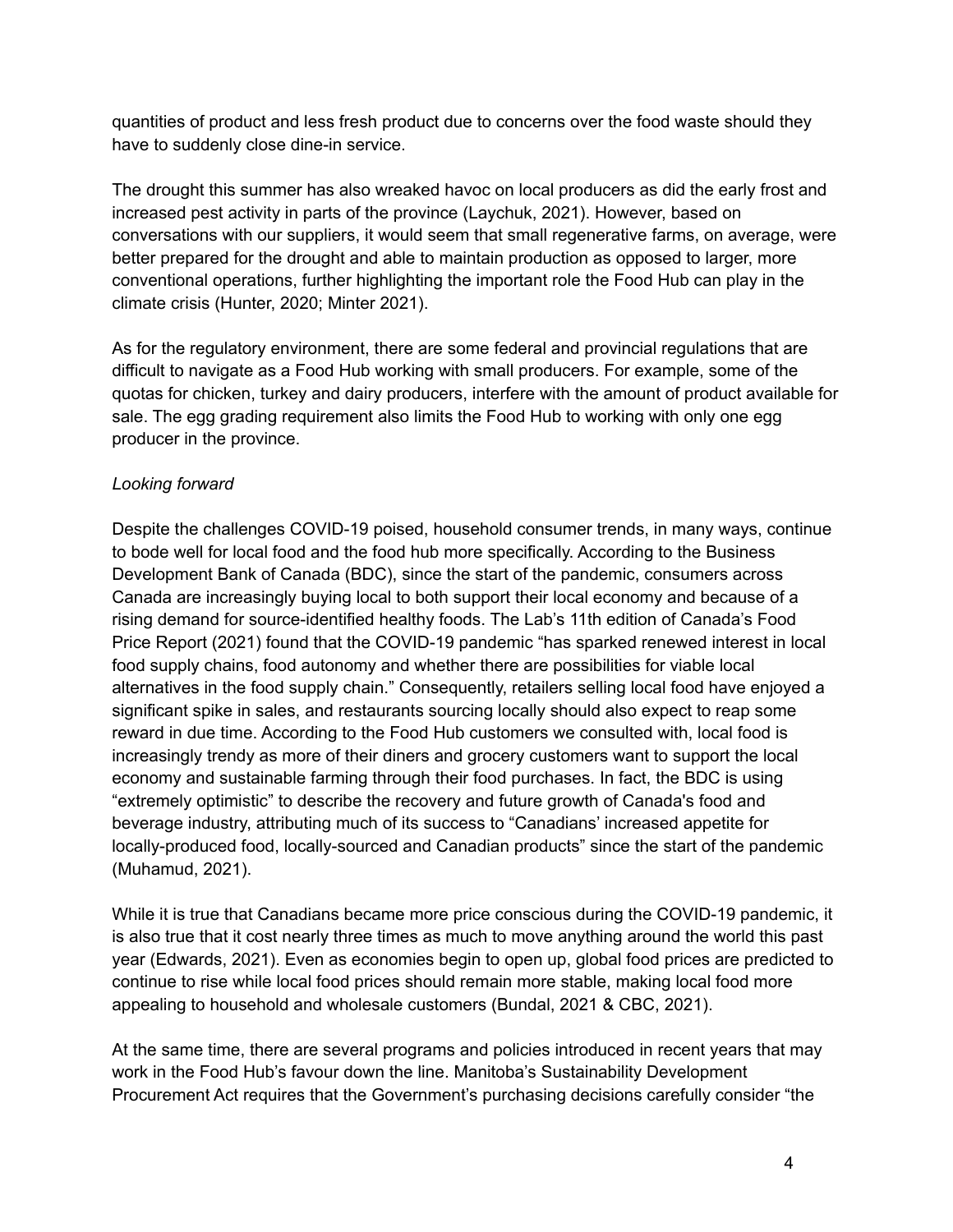good's, material's or service's impact on the environment, economy, and human health and well-being" (Province of Manitoba, n.d). In 2009, the Manitoba government spent \$8 million on food for schools, hospitals and correctional facilities making it a large market worth exploring (Manitoba on the Menu, 2016). The City of Winnipeg is also working on a social procurement policy that could help open doors for the Food Hub to city procurement in the near future (Kavanagh, 2020).

### **Operational Assessment (Overview)**

### *Current Analysis*

In Spring 2021, FFC worked with business consultants from the Social Entrepreneurship Enclave (SEE) to help us map out our work flow as an organization and identify current inefficiencies. Together, we created the following chart to highlight our pain points but also visualize where change could be made. Some of the recommendations that came out of this exercise have already been implemented while new challenges have since been identified, but it is a nonetheless helpful starting point for this report.



*Moving Forward*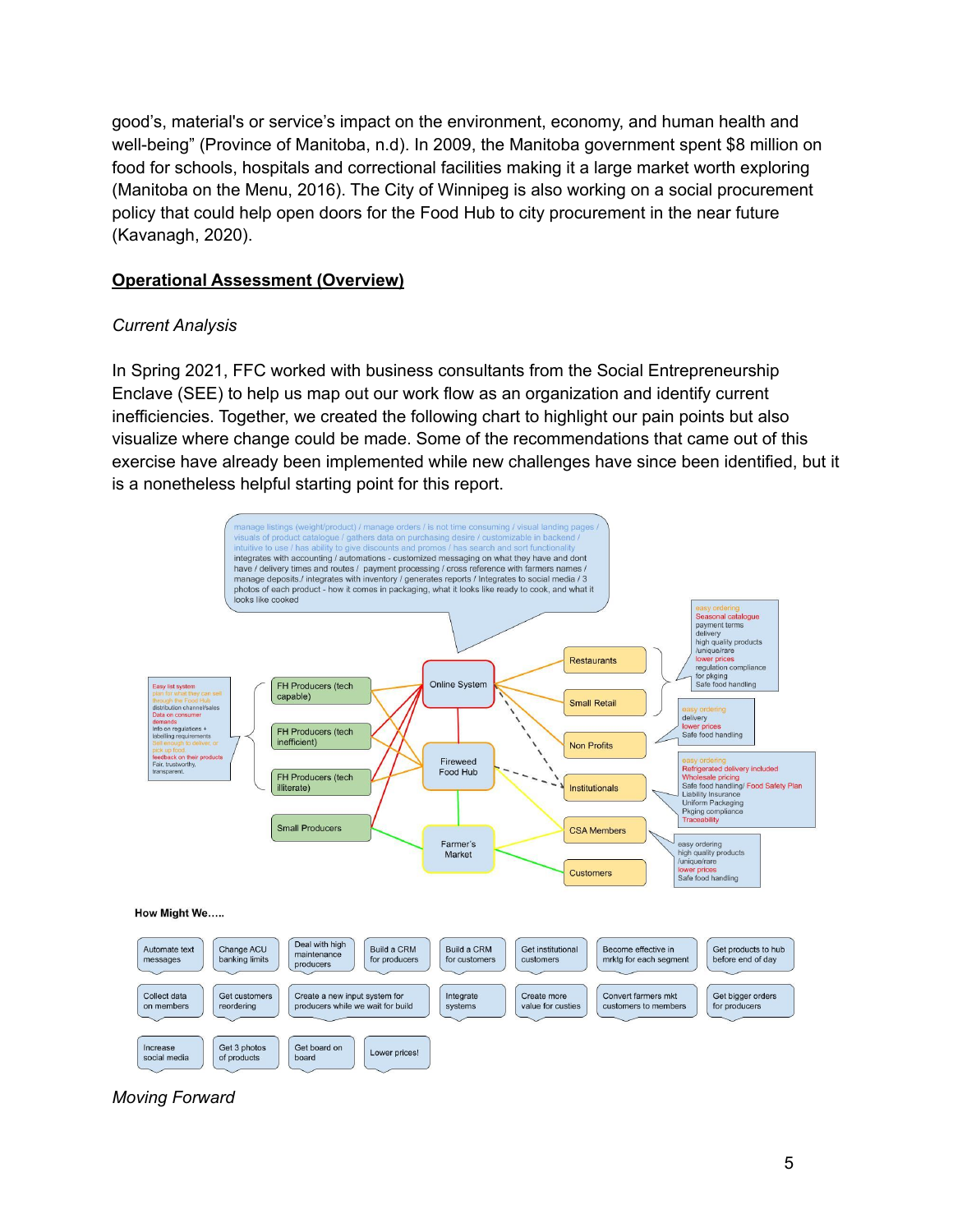As shown, the text boxes on the left side list what our producers need from the Food Hub while the right ranks the services our customers are looking for. The colours are on a spectrum with green being the most efficient and red as the least efficient. As one can see, the farmers' market (i.e. the South Osborne Farmers' Market) is operating smoothly, while Fireweed Food Hub still needs a lot of investment to increase efficiencies, particularly on the producer side, which we will prioritize over the next year and will examine more closely later in the report.

### **Business Model & Logistics**

### *Current Analysis*

For our first year, the Food Hub operated using a consignment model as it was anticipated to generate the least amount of risk at this stage of operation. How it worked is that producers would list products through the Food Hub's online ordering system, setting their own prices and quantities, and customers would place orders online within a specific time frame each week. Once the ordering period closed, the producer would then receive a pick list notifying them of what they needed to deliver to the Food Hub, where it would then be checked over, repacked and delivered to customers.

Overall, this system worked fairly well, particularly for customers who liked the schedule and online ordering system, however, there were some downsides to this model that are worth mentioning. Not surprisingly, some producers felt that because of the multi-day ordering period, their product was 'held hostage' (unable to be sold to another customer) until they received their pick list. Customers also had to wait several days after their order was placed to receive their product.

As for our finances, the Food Hub has generated just over \$15k of profit to date through our service and delivery fees. To be expected at this stage of operation, this does not account for any of our operating costs which are currently being covered by grants.

#### *Moving Forward*

We hope to eventually move towards a hybrid model with some guarantee of sales for producers,or alternatively, having a quicker turnaround time between when an order is placed and when the customer receives it. These are ideas we hope to explore further. In the interim, however, we're trying to confirm product sales one week before the product is available so that producers have plenty of warning and don't feel like their sales are in limbo.

According to our financial projections, approximately three quarters of our 2020 and 2021 operating costs were dependent on grant funding, as we increased operational capacity in 2021. We hope to reduce this to about a half in 2022, and by another half the following year. These projections are well-aligned with research that demonstrates typical food hubs take three to five years on average to breakeven (Food Matters Manitoba, 2014).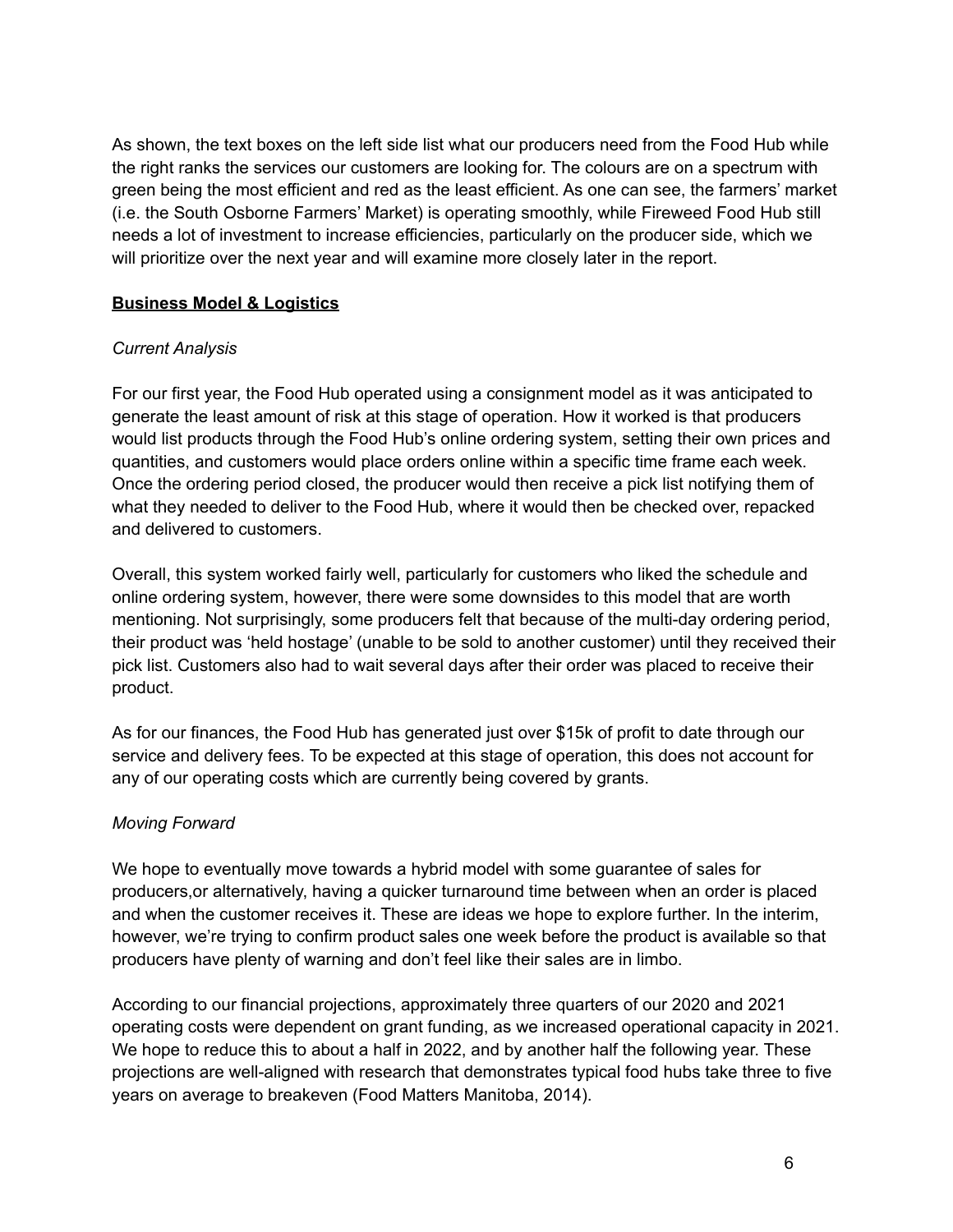### **Customer Segments**

#### *Current Analysis*

The Food Hub sells to a diverse collection of wholesale customers, ranging from upscale restaurants to small organic grocery stores. As mentioned in our previous report, restaurants make up an increasingly large portion of our sales at 43.5 percent to date (23 restaurants in total) despite the challenges they faced this past year. This is due to a number of reasons, including that they tend to be more flexible and are willing to pay a premium for high quality products. While community organizations (6 in total) account for more sales at 45.4 percent, their sales growth relative to restaurants is slower. Retailers (6 in total) sit at about 10.2 percent of total sales while we have sold to one institution (Churchill Health Centre) to date. Among these customers, 72 percent have ordered more than once, indicating that we have a relatively high rate of customer retention.

#### *Moving Forward*

Other food hubs we spoke to agreed that restaurants were important customers in their early days because of their adaptability and willingness to pay a premium for high-quality foods. However, the same food hubs have since found retailers to be a more stable anchor customer with larger and more consistent orders, as long as the Food Hub is able to work with their narrow margins. Improving quality standards and reaching an economy of scale that allows us to lower prices will be critical to reaching this customer segment over the next year.

Institutions were considered among other food hubs to be the most difficult customer type to attract and retain. This is because they often have the most red tape, lowest profit margins, and a complex chain of commands that makes it difficult to navigate and build relationships. Despite these difficulties, food hubs agree that institutions are still worth pursuing and can lead to some large lucrative contracts. Haile Johnson, CEO of Common Market in Philadelphia, recommended we start with universities because they have student populations with values that are aligned with sustainable procurement, and because they tend to have more flexibility with their budget. He also advised us to approach policy markers in charge of procurement tenders & policy, communicating to them the value of considering benefits beyond the bottom line in their decision-making.

#### **Sales and Customer Service**

#### *Current Analysis*

On average, our sales coordinator spends 20 hours per week prospecting new customers and communicating with our current customers. However, due to limited staff capacity earlier in the year, we had even less time to concentrate on a focused sales strategy. It was also difficult to track the success of our sales efforts, in part because it is said to take on average eight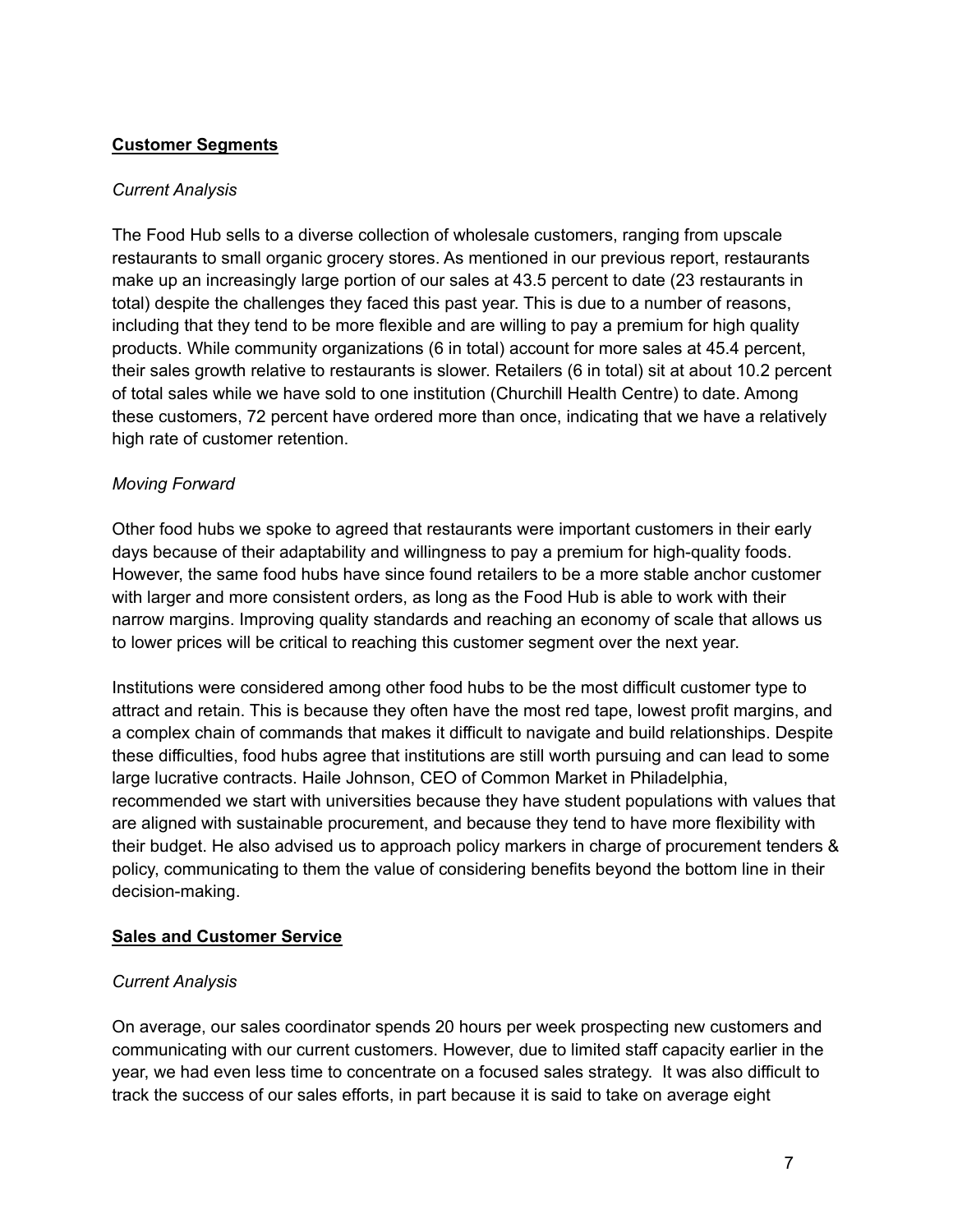touchpoints to reach a prospective customer (Shultz, 2021). Based on our experience thus far, we average at four to five touch points until an order is placed, with emails receiving the lowest response rate compared to phone calls. Once a customer is onboarded and ordering, texting has been the preferred method of communication, particularly for chefs. Once the customer is purchasing from the Food Hub, it's a lot easier to recommend other products to expand their future orders. For example, one of our customers first started ordering because of their interest in local pastured bacon, but once they were on our system and in conversation with our sales team, they started to regularly order vegetables, edible flowers, eggs and other cuts of meat.

Industry representatives on our advisory committee recommended that we research the menus of potential customers before contacting them so that we can tailor our sales pitches and product highlights to their establishment. They also encouraged us to develop price comparisons with our suppliers and other food distributors and bring this data into meetings with potential buyers.

Education, values propositions and transparency have also come to play a key role in our sales and marketing strategy. Of course, we can't easily compete with the prices, volumes and uniformity of products offered by large wholesale distributors. This is why we've come to learn how important it is to change customer expectations of what local sustainably-produced food is: what it should look like, what it should cost, and what the values are behind our work. For example, to avoid misunderstanding, customers need to learn what local heirloom tomatoes look like as opposed to grocery store tomatoes, commonly with one or two 'blemishes', or risk being disappointed upon delivery. Additionally, we've found it's important for our customers to understand that the drought has impacted the availability of certain products which can lead to (and already has) more compassion for the farmers, greater flexibility, and a stronger commitment to the mission of this project.

Building personal relationships with our customers is also critical for our sales, especially at this stage of our development. Despite not being able to meet face-to-face, we've managed to still build strong relationships with our customers which has increased their loyalty, flexibility, and commitment to our work. Our 16 loyal customers (more than 10 orders) are a testament to the value of relationships. As Red Tomato shared with us, personal relationships keep the business relationships going. The Roost, a local restaurant and frequent Food Hub customer, is a great example of the importance of relationships. In the words of their head chef:

"The personal service is huge! I talk to you [the Food Hub] over the phone a lot and that's great. And I think that can be totally lost in large online ordering systems which can be so hard to *navigate. It's so cool having [the Food Hub] develop those relationships [with farmers] for you and helping you develop your own relationships which are so important. That's how you can really learn about the food you're cooking and feeding people!"*

As for products themselves, it appears that local meat has sold the most, making up 38 percent of our total sales this past year. This is partially because the price difference between local meat from smaller, sustainably focused farmers and meat from larger, conventional farmers is much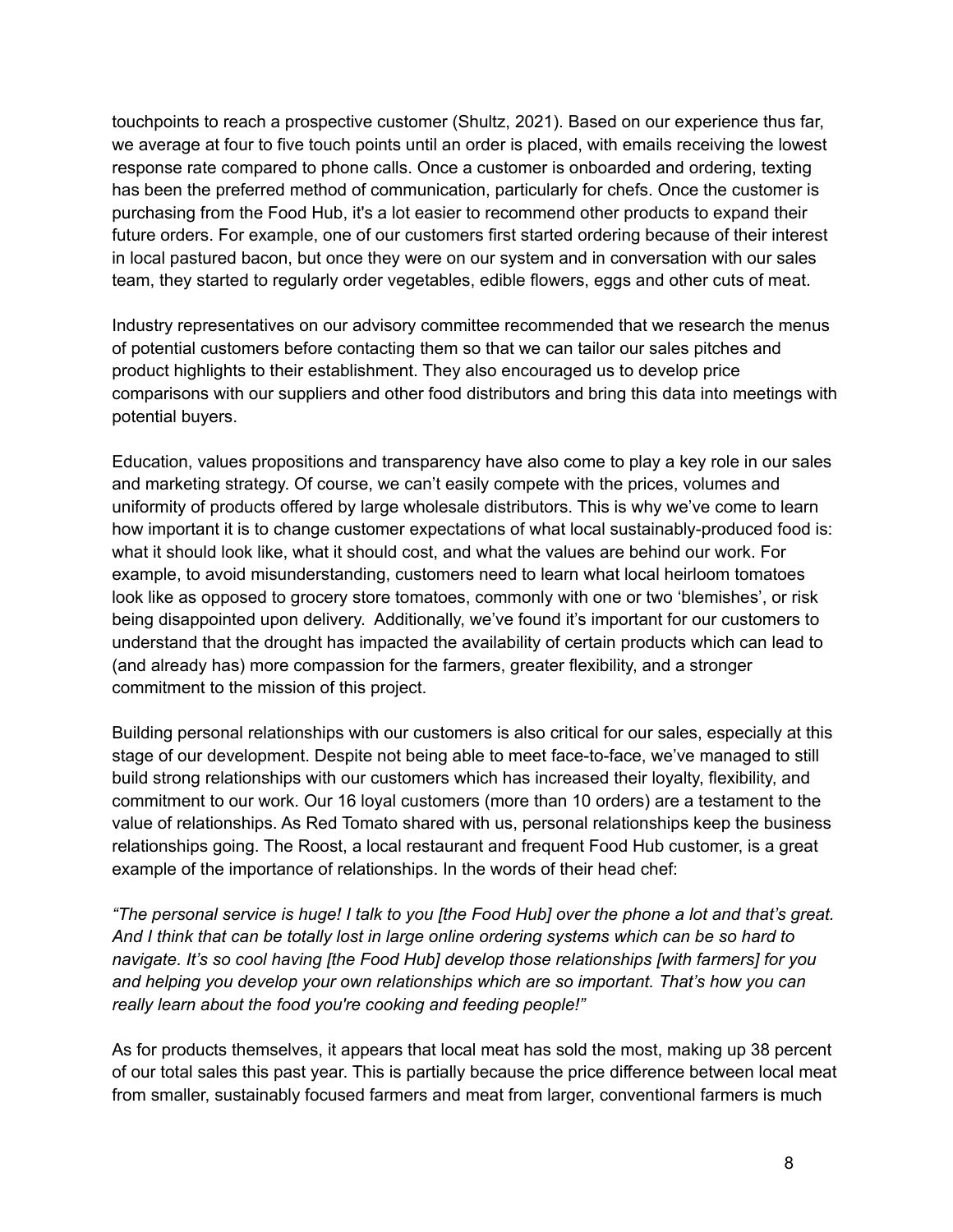less than it is for other products, while the quality is considered far superior than conventionally produced meat. Novelty products, such as wild edibles, artisanal cheese and unique vegetables, are also popular amongst restaurants, but there is less interest from community organizations. A couple of the food hubs we spoke with suggested that we limit our product offerings, but as long as we are working with restaurants, it's the unique varieties which seems to help draw in customers.

Here are some of the other reasons customers have cited as reasons for purchasing through the Food Hub:

- Easy-to-navigate online ordering system with appealing photographs and up-to-date information about the available products
- Much more convenient and accessible than coordinating with individual producers on their own
- Greater access to a diverse selection of high quality local products, some of which customers have never had the opportunity to cook with before
- The smaller quantities allows customers to experiment rather than having to commit to large volumes which is the not case with other wholesalers
- Excellent delivery service
- Appreciate knowing where the food comes from and that the food was grown sustainably

### *Moving Forward*

Consumer education, communication of value beyond a single bottom line, and relationship building will continue to be a priority in our sales strategy moving forward.

### **Marketing**

### *Current Analysis*

In terms of marketing materials, this past year the Food Hub created a handbill, a flyer focused on arctic char, and digital graphics, all with varying success. It was not all that obvious whether sending these materials directly translated into sales, but it is more likely that they helped get our name out in the industry which may have later aided our sales efforts.

Word of mouth proved to be one of the most effective marketing strategies, specifically among the restaurant industry. Although our customers may have first seen a social media post or received a handbill, for many of them, it was word of mouth from other chefs in the industry that pushed them to make the first move. The restaurant industry in Winnipeg is quite small with chefs often having bumped shoulders with each other at some point in their careers. Based on these findings, we are planning to introduce a referral program to incentivize our customers sharing us with their networks.

Providing samples has also been a very successful marketing strategy, especially for not-commonly-used products. The samples Adagio Acres sent to our customers were a big hit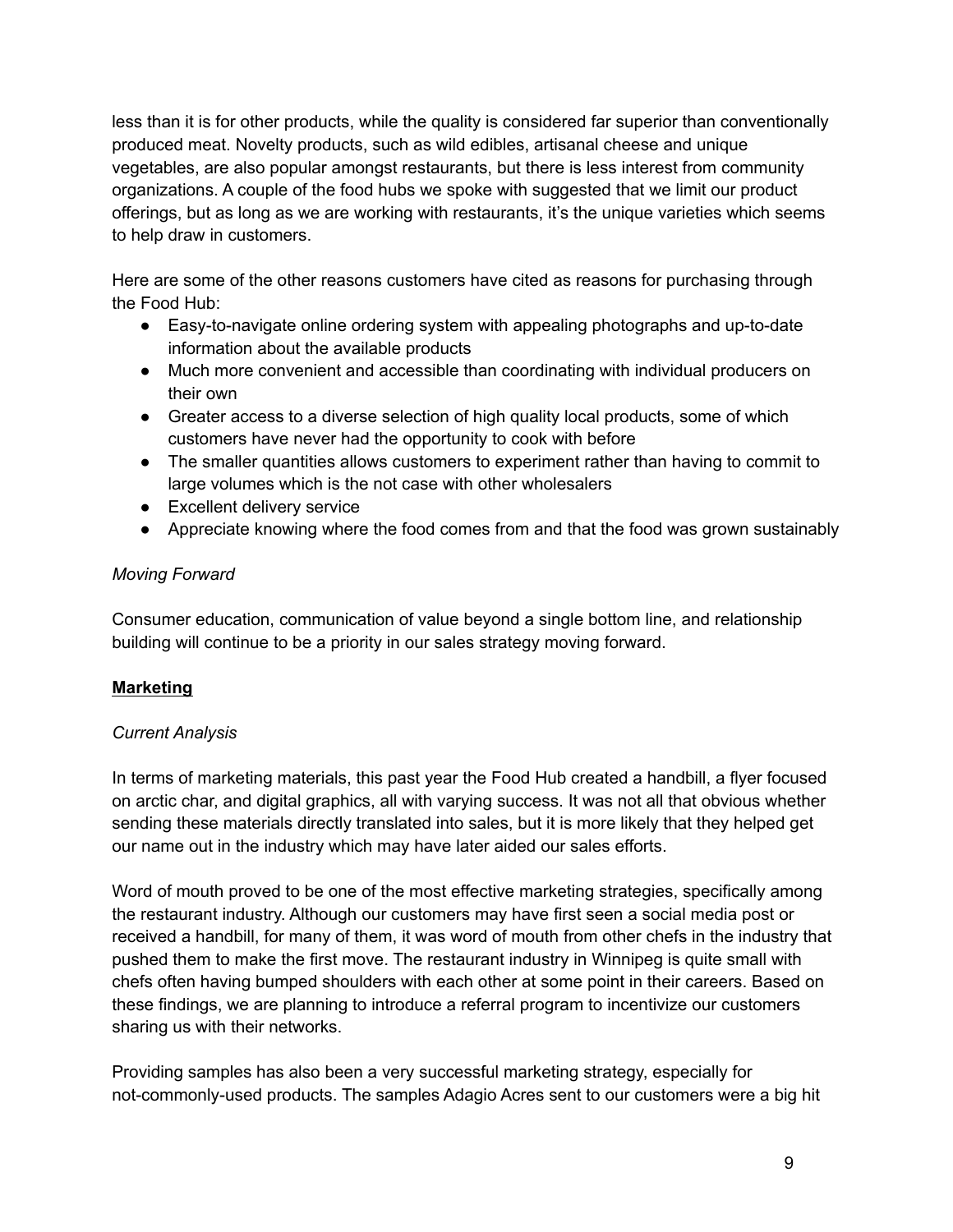and soon turned into consistent sales from restaurant customers like, Nonsuch Brewery, Thyme Cafe and Sous Soul. The sample products have sold 4.5 times the amount of some of Adagio's other unsampled products. Once customers have a taste of the product, they are much more likely to incorporate it into their menus. In the words of one of our anchor customers, Beer Catina, *"I've never tasted a carrot so good before. It's shocking the difference in quality. A lot of* chefs don't get to work with products like these. All of that's really exciting to me. It makes me *want to promote sourcing local food in this manner!"*

## *Moving Forward*

To get the most out of our marketing materials, Red Tomato encouraged us to build templates and assets that could be tailored to what each customer needs and wants, so they can elegantly convey the product information and producer values to their customers. They also recommended using QR codes on packaging and small handbills so that customers can easily find information about the producers and products without the Food Hub having to invest a lot into printed materials.

Our digital presence has caused some confusion around who the Food Hub is intended for because information about the project is currently housed on the organization's general website and social media account. As a result, we've had to manage a number of household customers inquiring about how they can purchase from the Food Hub while we've inevitably lost some wholesale customers to the confusion. Nonetheless, sharing Food Hub information on our general social media accounts has also increased public support for this project and because of our large social media presence (3-4k followers), our wholesale customers are pleased when they are featured on the account. As a solution to this branding confusion, we are currently in the process of creating a separate website and social media account for the Food Hub designed specifically for wholesale customers (etc. chefs & retailers) in mind. Designing a separate brand identity for the Food Hub, we believe, will also help differentiate this project from the organization as a whole. We expect to launch our new website and brand later this fall.

### **Suppliers**

### *Current Analysis*

Over the past year, the Food Hub has worked with approximately thirty three small and midsize Manitoba farmers, fishers, ranchers, and artisanal food producers with all but two continuing with us into our second season. The vast majority are committed to sustainable practices with only one still using conventional chemicals in their production. To date, Food Hub producers have made over \$100k collectively, however, individual producer sales range significantly anywhere from \$400 to \$20,000. Although these numbers provide important information, they fail to capture the full picture of our suppliers' experience with the Food Hub. For this reason, we turn to qualitative data extracted from interviews, focus groups, surveys and observations to evaluate the supplier experience.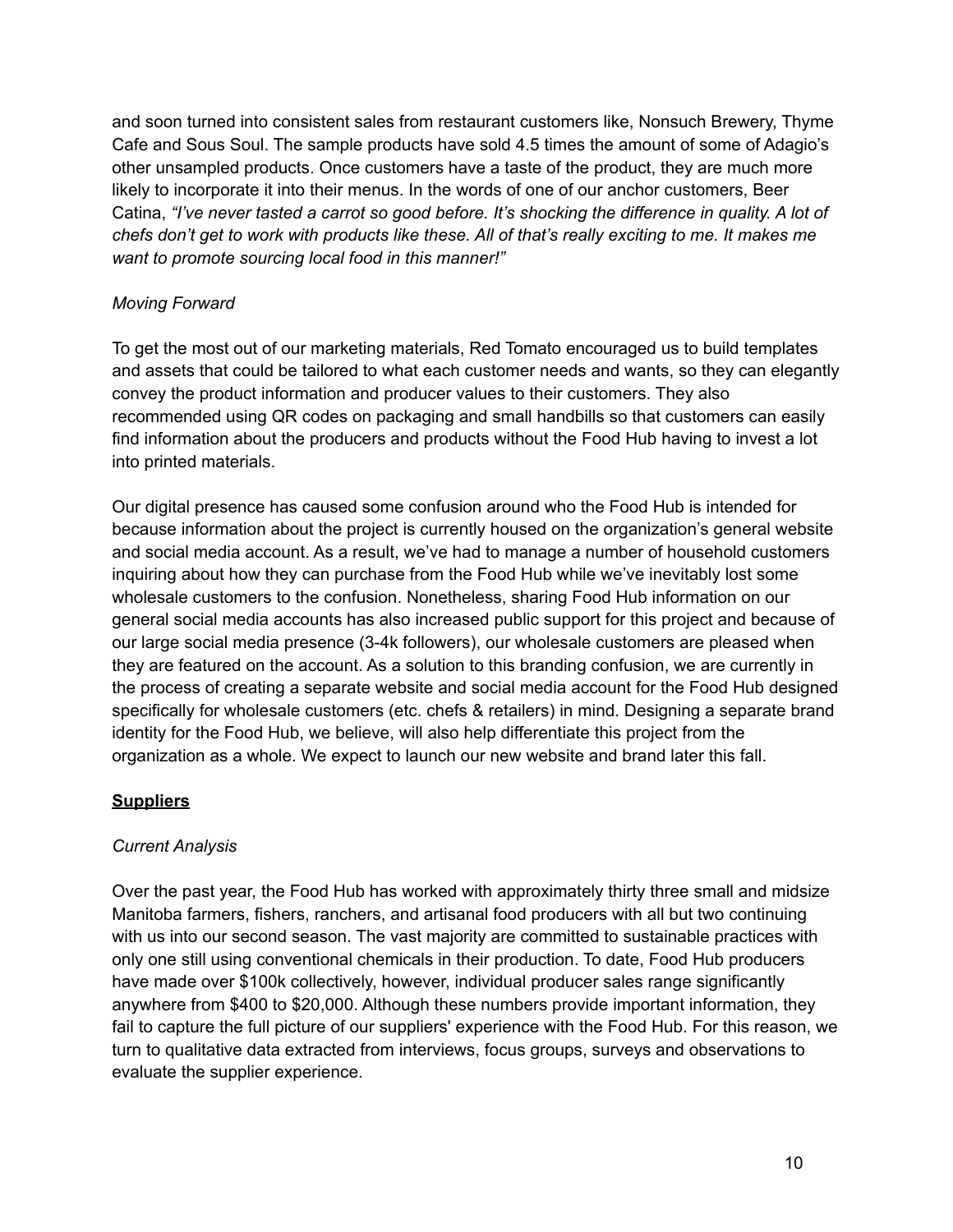The supply side of our operations has been one of the more challenging aspects of operating a Food Hub. To begin, many of our producers are brand new to the wholesale market which has resulted in issues with inconsistent quality, insufficient labelling and packaging, and other practices not being up to wholesale standards. Consequently, our first fews months in operation were particularly difficult, with products arriving that didn't match their description or were regularly under the weight ordered. In response, we've had to invest more time in our first two years to support our suppliers in becoming wholesale ready by creating resources, training videos and coaching them as they navigate the wholesale market. This is ongoing, but our efforts are beginning to pay off. Some of the resources we've created in consultation with our producers include: Food Hub quality standards, packaging and labelling guidelines, a producer manual, and supplier agreement form, among others.

We've also begun to closely examine every order that passes through our warehouse and request that producers overfill by 5 percent in case there is something wrong with a few items, all of which has helped increase our quality standards. Of course, having to check and weigh each order is time consuming and thus unsustainable in the long-term. Same goes for coaching each one of our producers. We hope that by investing in our producers now, during the early stages of our Food Hub project, we will be able to help scale up wholesale production overtime and eventually become more like Red Tomato, who only has to do random quality checks. This is in part because they've made a conscious effort to provide producers with direct feedback from buyers, which producers are most receptive to. For example, they always bring a buyer to their annual growers meeting to give producers real marketplace feedback, which they always appreciate. Western Montana Growers Co-op (WMGC) is also at a place where their producers now pack their orders using packaging ordered through the co-op at cost to keep it consistent. They only do random spot checks and aggregate orders at the warehouse, allowing them to save on time and packing expenses.

Further, our producers, as small-scale operations, are currently set up for direct marketing which means many of them are growing a little bit of everything rather than growing larger volumes of a few crops. As a result, most producers only have small quantities to sell through us, making it difficult to find larger and more consistent orders which would justify the transportation costs and time of delivering to the city. According to our producers, they want a \$200-\$300 order minimum, but will at times not list enough through us to reach their minimum. In the interim, we've helped facilitate some sharing of delivery between producers to offload some of the burden of time and fuel costs. Most Food Hubs we spoke with offer on-farm pickups which allow them to deliver to customers every day of the week and make it more convenient for their producers to participate. This would be very difficult for us given Manitoba's geography and the distance of many producers from Winnipeg. We have encouraged some product specialization which is helping, but it is not until we can provide our producers with enough strong data on the demand for their products, that producers will take the risk of producing more.

This summer's drought, heat waves and the plague of pests have also impacted producers' supply and ability to deliver on their orders. Adagio Acres, a co-op member, shared that a lot of their crops were either destroyed by the late frost in the spring or were slow to germinate and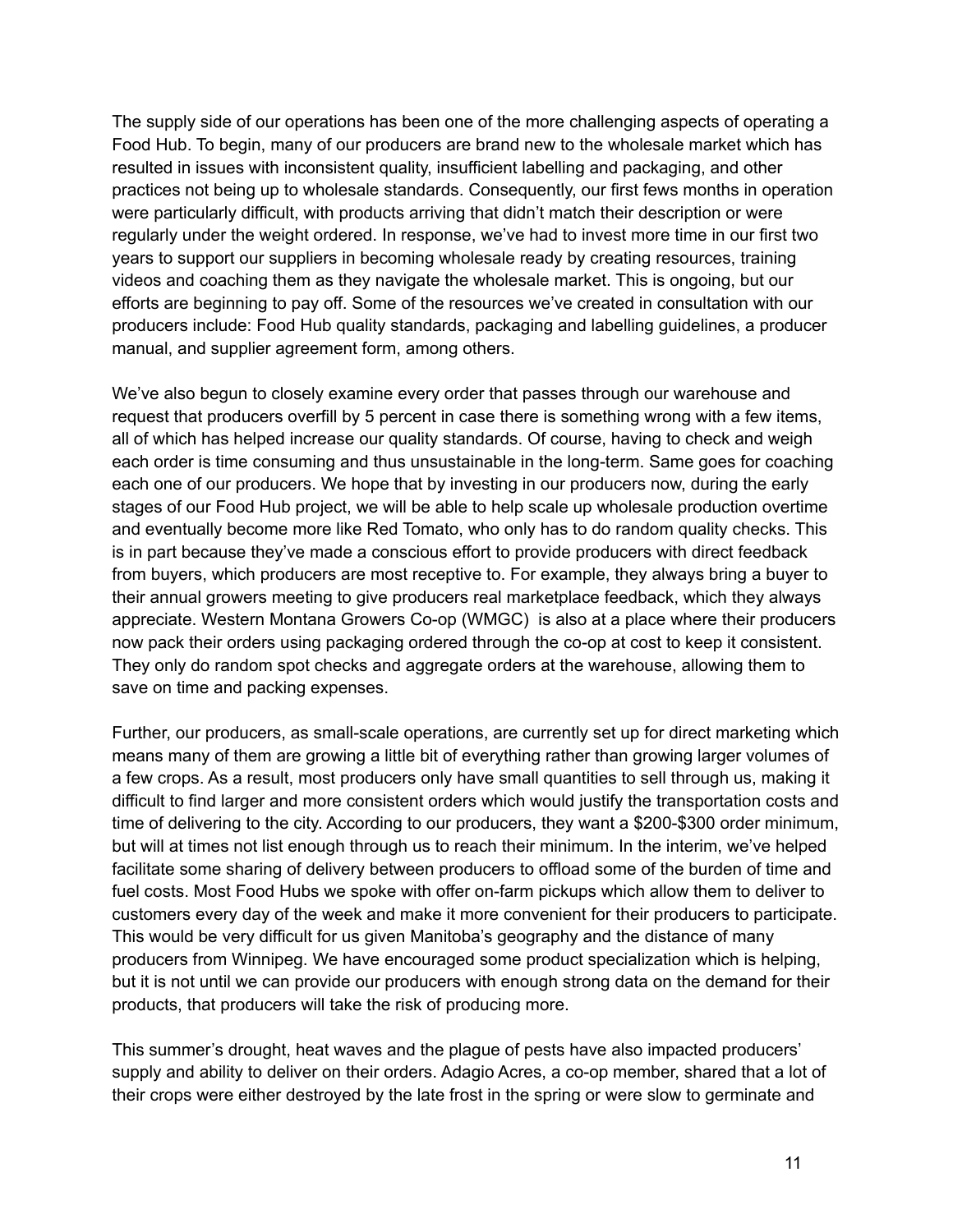grow because of poor moisture in the soil from the extreme heat and drought. Many of the crops, like oats, that survived were then damaged or completely destroyed by the grasshopper infestation that has thrived in the dry heat. As such, we've had to be in constant communication with them to verify their quantities and try to fill last-minute order gaps.

Despite the challenges, many producers have consistently sold well through our system. To demonstrate this, below are three case studies of three different vegetable producers, similar in size but with different relationships to the Food Hub that have a clear impact on their success.

**Producer A** is what we refer to as an anchor supplier. They only grow on 5 acres of land, but consistently sell large volumes of high-quality spray-free vegetables at a reasonable wholesale price. When their product isn't selling well, they adjust their prices accordingly until they start moving. They also communicate in a timely manner, and are always looking for feedback as to what they can do better or grow for next year. As a result, they have made nearly \$10k of sales through the Food Hub thus far, capturing a sizable portion of our summer sales.

**Producer B** is also an anchor supplier. They exhibit most of the same qualities as Producer A, but what sets them apart is their ability to store large quantities of storage vegetables which allows them to sell through the Food Hub the vast majority of the year. As a result, they have sold almost \$20k through the Food Hub in a span of eight months.

**Producer C** is one of our less reliable producers. They also grow on 5 acres of land, but only list small quantities at high prices. Even if they aren't selling well, they are hesitant to adjust their sizing and pricing, and are fairly inconsistent with their availability and offerings. In short, the Food Hub is likely not a priority for them because they aren't seeing the same pay off as Producer A and B. However, we've noticed that when they finally make a large sale, their priority shifts and they start listing and selling more quantities, and at slightly lower prices.

Some of our complimentary projects, like the Veggie Van and Co-op Member CSA, which allow us to purchase directly from our producers for resale, have helped us increase their sales and demonstrated how the Food Hub could better support them. In fact, several of our producers, after receiving a sizable order, immediately started putting aside products for the Food Hub. Furthermore, these projects have also helped reduce waste on farms and at our warehouse, and thus warrant consideration as a long-term strategy.

It's also worth highlighting some of the other positive impacts the Food Hub has had on our producers. Some of these impacts include:

- Additional farm revenue stream and increased total sales for producers
- Supportive feedback on growing practices and product selection to increase customer satisfaction
- Increased access to wholesale markets and customers without increased sales and marketing labour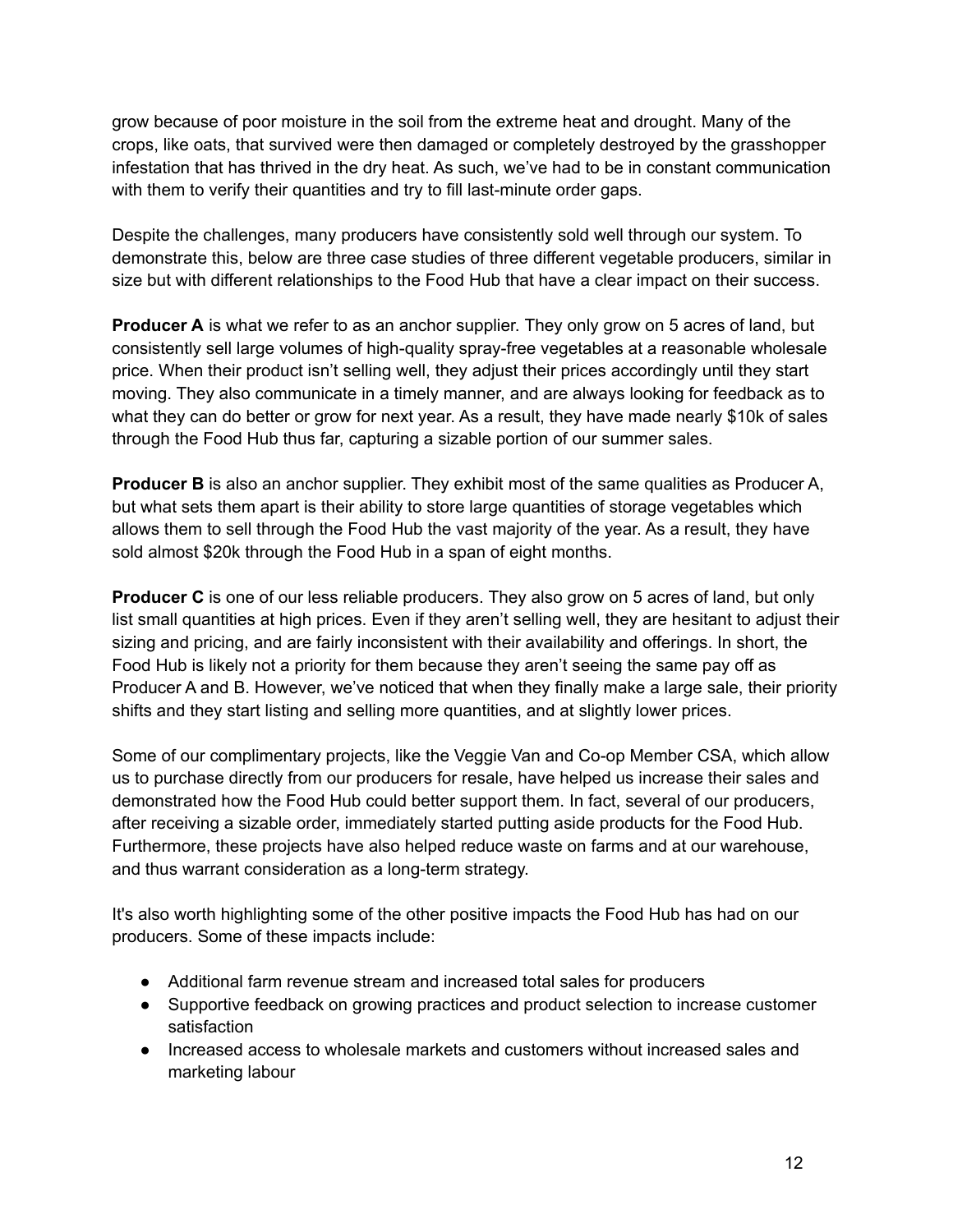- Simplified sales, marketing, and delivery logistics, allowing farmers to focus on food production
- Reduced food waste on farms, due to larger-volume sales to wholesale customers
- Coaching and support towards product specialization, allowing producers to play to their strengths and produce a smaller variety of superior products
- Access to a large customer base with a simple weekly ordering system, allowing producers to sell larger volumes and make trips to the city more lucrative.
- Simplified systems, open communication, and transparent sales data from Fireweed, making participation easy

### *Moving Forward*

Other Food Hubs have managed to successfully provide crop planning support to encourage their producers to increase their production for the next season. For example, Red Tomato shared that in the winter, they call all of their customers individually to ask what they would be interested in ordering next season, how often and how much. They then take this information to their producers, along with sales data from last season, to give producers a sense of how much they should produce for next season. Common Market also supports crop planning by providing data-informed projections on the expected demand for the upcoming season. In the words of Dae Prather from WMGC, *"you need to build trust with your producers so that they feel confident that whatever they grow will in fact sell. Without that trust, you're likely to be stuck listing their leftovers!"*

Again, it is important to underscore that producers' limited supply is not necessarily because of their small size of operation. In fact, a recent survey on the capacity of small farms (Manitoba Research Alliance, forthcoming) revealed that nearly all producers surveyed were able to increase their production capacity anywhere from 25 percent to over 100 percent, if there was sufficient demand. The survey also found that aggregation and specialization could help further increase their production capacity in order to meet wholesale demand. Finally, it brought to light that the availability of certain products was not only dependent on weather but also a matter of whether producers had the storage capacity to extend their supply into the off-season, and a robust distribution network to ensure their product gets to market. Through consultation, Food Hub producers have also defended the capacity of their operations, saying that it is more about the production than the physical size of the farm. Elemental Earth Gardens, for example, pointed out that they are working on less than 2 acres, but are restructuring their operation to scale up production for the Food Hub.

While our producers are hesitant to sell at wholesale prices if they aren't moving large volumes, paradoxically, they won't sell large quantities unless they lower their prices. Many have also expressed that they simply don't know how to price appropriately for wholesale. The Common Market assured us that prices will come down as the market provides feedback, but also encouraged us to let our producers know when their prices are too high. Red Tomato shared that they ask producers for their "dignity price," the minimum fair price they will take and then they try to go a few dollars above that, which may be worth incorporating into our strategy.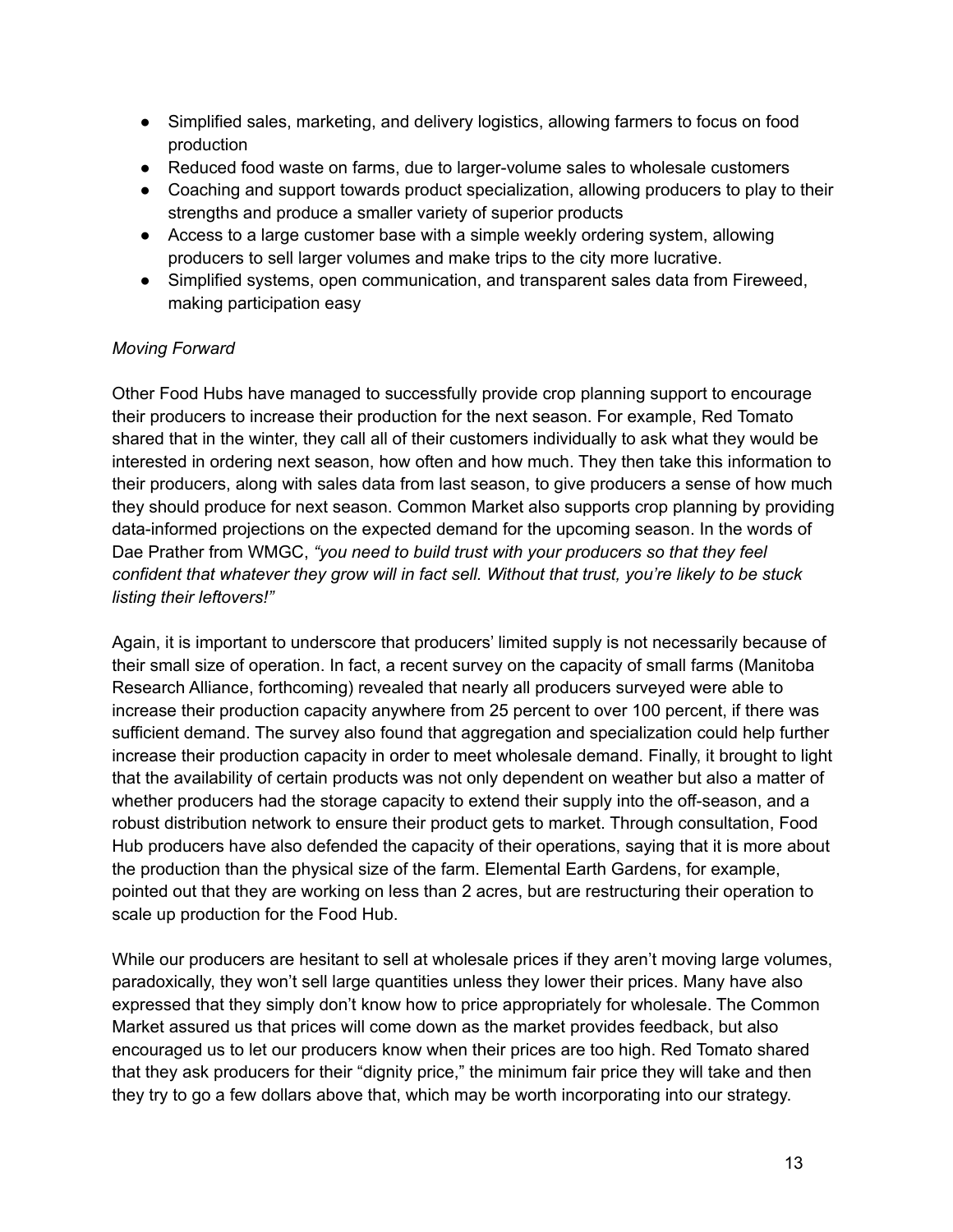WMGC, on the other hand, recommended that we collaboratively set a standard price for each product so that the same products aren't being listed at different prices. These suggestions align with feedback we've received from our producers who have indicated that they would like the Food Hub to be more involved in pricing by coming up with a data-informed price range for each product. In response, we've started doing wholesale pricing research and hope to have something ready to share with producers during the off-season.

## **CONCLUSION:**

By undergoing this evaluation project, Fireweed Food Co-op has gained a stronger understanding of the successes, challenges, gaps and opportunities of the Food Hub after our first year and a half. As the report has found, the Food Hub's strengths lie in our ability to adapt and find collaboratively-oriented solutions; our strong relationships with customers and producers; well-planned logistics and services; and in the clear value we bring to both our customers and suppliers, among other strengths. We see our main challenges as working with small-scale producers new to the wholesale market; clarifying our brand identity and marketing strategy; getting into large retailers and institutions; low profit margins, and as a result, limited staff capacity. Although these are significant hurdles to overcome, according to the other food hubs we consulted with, these challenges are also very common for our first year. Their recommendations have provided helpful information regarding how to tackle these challenges and continue to grow at this stage in our development. As the market research reveals, we've also come to identify a number of market gaps and opportunities for the Food Hub, especially as the demand for local food continues to grow. Furthermore, the United Nations Sustainable Development Goals recognizes supporting smallholder farmers' ability to increase food production as critical to addressing the COVID-19 pandemic's effects on the food and agricultural sector, and ensuring the food supply chain is kept alive (United Nations, n.d)

Through this extensive year-long review of the Food Hub and its processes, it has become clear that our internal operations and external market conditions are favourable, in many ways, for the Food Hub to have long-term success and industry-wide impact. Future growth for Fireweed Food Hub will be based on strong organizational capacity (ongoing funding support, committed staff and volunteers and continued adaptability), positive and fruitful relationships with producers, and increased sales through the application of proven strategies shared by other food hubs. As an organization, we look forward to growing alongside our suppliers and customers, and enhancing the landscape for local food production in Manitoba.

### **RECOMMENDATIONS:**

Based on our findings from this evaluation, we created a list of internal and external recommendations, some easier to implement than others, but all priorities for the next two to three years:

- Have a dedicated full-time, year-round staff person for each of the following areas: sales & marketing, supplier coordination, office and finance, project management
- Retain a dedicated group of anchor suppliers (mix of small and medium-sized) to invest in, who can help carry the Food Hub forward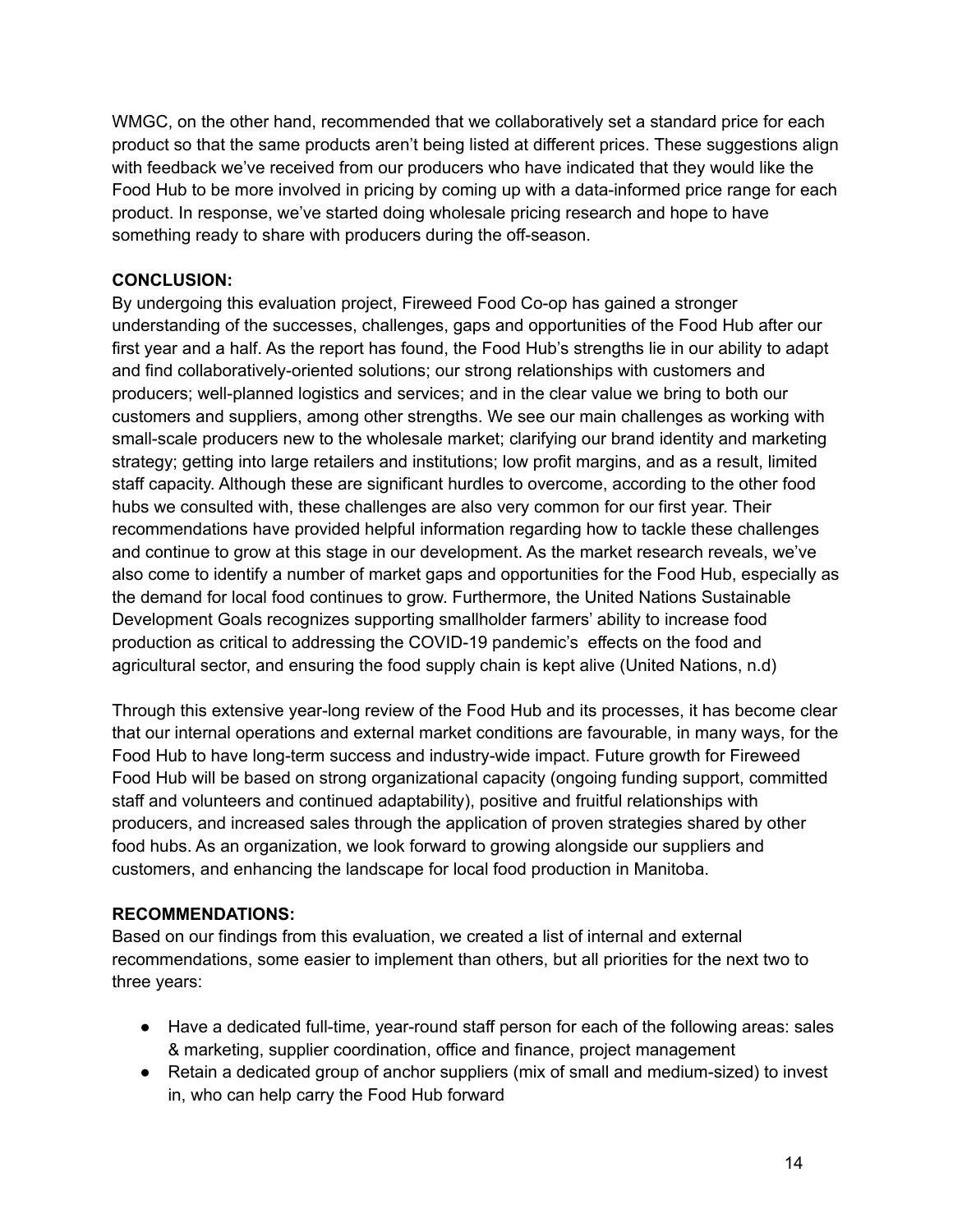- Continue exploring ways to improve and invest in communications with producers
- Increase the Food Hub's cold and dry storage capacity to reduce producers' trips into the City (of Winnipeg) and ensure supply is available for products year-round
- Support small producers to extend their growing season and increase storage capacity
- Refine supplier eligibility criteria to ensure that new producers are all on the same page and will have the supply to sell consistently through the Food Hub
- Start a referral program to incentivize customers to share about the Food Hub with their networks
- Host an annual producers' meeting in the off-season to share important information, consult on upcoming changes, as well as build a shared vision and commitment for the Food Hub
- Develop an appropriate price range for Food Hub products based on market research and through consultation with producers.
- Educate and coach producers on pricing within the aforementioned range
- Continue to encourage specialization among producers as a way to help them scale up production of specific products
- Explore the feasibility of a non-asset based Food Hub model using local grower infrastructure and third-party logistics and distribution
- Research prospect customers and their menus thoroughly, and develop a tailored sales pitch before contacting them
- Increase education efforts with the goal of selling to institutions, as per the recommendation of our advisory committee. In their words, *"talk about the nutritional value of food and offer value through workshops!"*
- Interview customers after the busy season to get a sense of their purchasing intentions for the next year -- doing so will help provide producers with the necessary data to scale up their production for the Food Hub
- Continue to build value for customers by creating table-service resources and brand assets
- Create a new Food Hub Instagram account to feature customers and producers
- Explore narrowing down our product listings so that we can build up knowledge and consistency around certain products
- Balance a simplified catalogue with a need for niche products as a way to attract restaurant customers
- Share resources with and continue to build up community and industry partners to help strengthen the sector as a whole *(a recommendation of the food hub advisory committee)*
- Implement regular data collection activities and conduct an outcome evaluation in a few years' time to track the impact of the Food Hub on the industry, environment and economy at large

## **KNOWLEDGE TRANSFER:**

In addition to the publications and conferences listed in our last report, the following list describes the spaces where findings from this specific project were discussed: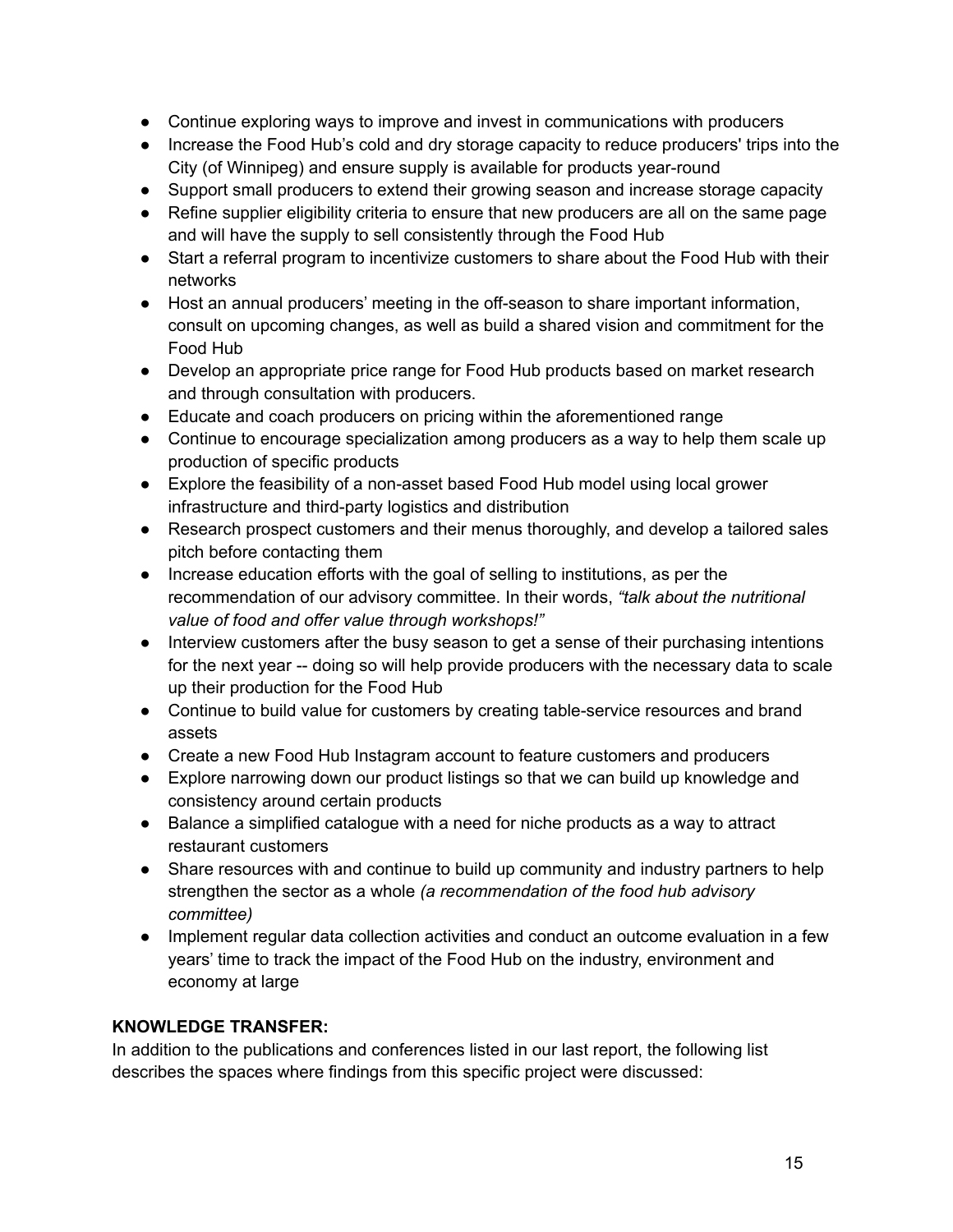- Regular co-op newsletters (100+ members)
- The Lateral Root Network, The Food Hub Advisory Committee (12 members)
	- General meeting (March 26 2021)
	- Producer meeting (May 21 2021)
	- Food Industry meeting (May 28 2021)
	- Food Security meeting (August 20 2021)
- New Food Hub website (launch date expected October 2021)
- Food Hub video series (launched date expected October 2021)
- *Growing on Stolen Land* by Indigenous guest blogger, Aimee McGillis
- *Seeding Resiliency: Dakota Farming in Canada* by Indigenous guest blogger, Hañwakañ Blaikie Whitecloud
- *The Feasibility and Opportunities of a Locally-sourced, Pay-what-you-can School Lunch Program in Winnipeg*, a feasibility study funded by the Manitoba Research Alliance (forthcoming)

### **ACKNOWLEDGEMENTS:**

This project was made possible due to funding from the Governments of Manitoba and Canada through the Canadian Agricultural Partnership. We would also like to thank our other project funders - the Investment Readiness Program, The Winnipeg Foundation, The Manitoba Cooperatives Association, The Co-operators and Assiniboine Credit Union.

#### **REFERENCES:**

Brett Bundale, T. C. P. (2020, December 8). *Food prices going up in 2021, report says*. Winnipeg Free Press.

https://www.winnipegfreepress.com/arts-and-life/food/canadian-families-will-pay-up-to-695 -more-a-year-for-groceries-in-2021-report-says-573328151.html.

#### *CANADA'S food Price report - CDN.DAL.CA*. (n.d.).

https://cdn.dal.ca/content/dam/dalhousie/pdf/sites/agri-food/Canada%20Food%20Price%2 0Report%20Eng%202020.pdf?\_r51\_source=app.

Canadian Association of Agri-Retailers. (n.d.). *When in Winnipeg*. Canadian Association of Agri-Retailers. https://caar.org/the-communicator/december-2018/916-when-in-winnipeg.

CBC/Radio Canada. (2021, August 29). *Manitoba drought, INFLATION hike lead to higher grocery bills - and highlight worsening Food ACCESS: ADVOCATES | CBC News*. CBCnews.https://www.cbc.ca/news/canada/manitoba/manitoba-food-security-prices-droug ht-1.6154507.

Cléroux, P. (2020, November 25). *2021 economic outlook for Canada*. BDC.ca. https://www.bdc.ca/en/articles-tools/blog/2021-economic-outlook-canada.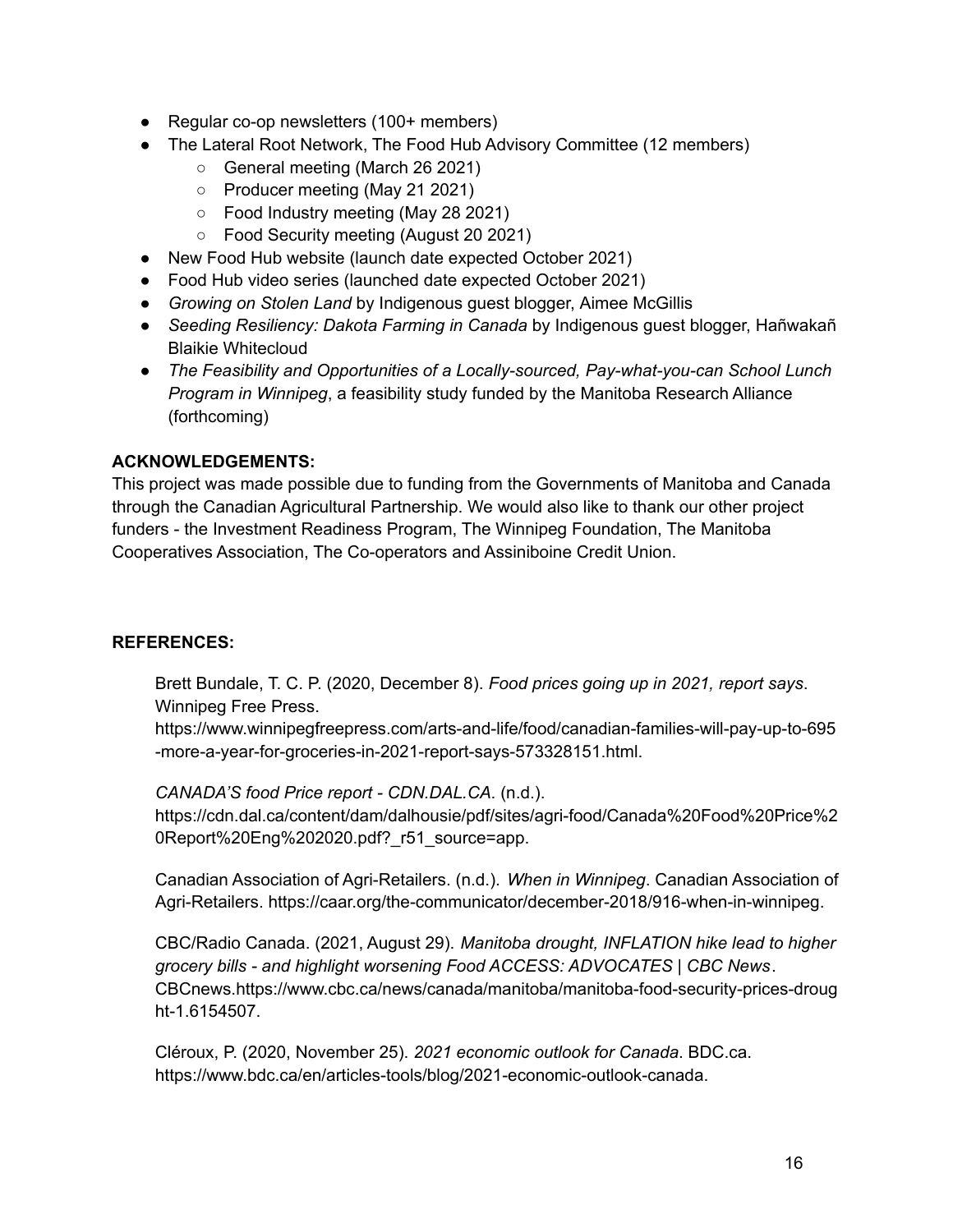Durrani, T. (2021, July 15). *Most Manitoba restaurants lost over 70% of their business while racking up mountains of debt*. Winnipeg Free Press.

https://www.winnipegfreepress.com/special/coronavirus/frustrating-sobering-and-dishearte ning-574836172.html.

Food Matters Manitoba. (2016). Manitoba on the Menu: Exploring Local and Sustainable Food Procurement in Manitoba Institutions. Food Matters Manitoba. Retrieved from https://foodsecurecanada.org/sites/foodsecurecanada.org/files/mb\_on\_the\_menu\_toolkit\_ online\_0.pdf

Edge, J. (2013, August). Cultivating Opportunities: Canada's Growing Appetite for Local Food.https://www.actualitealimentaire.com/wp-content/uploads/2013/08/14-021\_localfood \_cfic\_rpt.pdf

Edwards, D. (2021, July 13). *'Buy local' mindset on the rise as consumers, distributors seek food security*. Thestar.com.

https://www.thestar.com/business/2021/07/13/buy-local-mindset-on-the-rise-as-consumers -distributors-seek-food-security.html.

Hunter, B. (2020, September 9). *Regenerative AG takes soils off life support*. https://www.manitobacooperator.ca/farm-it-manitoba/regenerative-ag-takes-soils-off-life-su pport/.

Laychuk, R. (2021, August 3). *Crop-destroying grasshoppers chewing away at Manitoba farmers' livelihoods | CBC News*. CBCnews.

https://www.cbc.ca/news/canada/manitoba/manitoba-grasshopper-surge-wfpcbc-cbc-1.61 26979.

Minter, A. (2021, June 29). *Hit Hard By Drought, Farmers Get Creative*. Bloomberg.com. https://www.bloomberg.com/opinion/articles/2021-06-29/hit-hard-by-drought-farmers-get-cr eative.

Rowda Mohamud Senior business advisor BDC Advisory Services. (2021, July 28). *Optimistic outlook for Canada's food and beverage industry*. EDC. <https://www.edc.ca/en/blog/positive-outlook-food-beverage-sector.html>.

SARE. (2020, August 10). *Bridging the Rural-urban divide*. Our Farms, Our Future Podcast Series.

https://www.sare.org/publications/our-farms-our-future-podcast-series/bridging-the-rural-ur ban-divide/.

Schultz, M. (2021, May 10). *How many touches does it take to make a sale?* RAIN Group Sales Training.

https://www.rainsalestraining.com/blog/how-many-touches-does-it-take-to-make-a-sale#:~: text=by%20Mike%20Schultz-,How%20many%20touches%20does%20it%20take%20to% 20make%20a%20sale,conversion)%20with%20a%20new%20prospect.